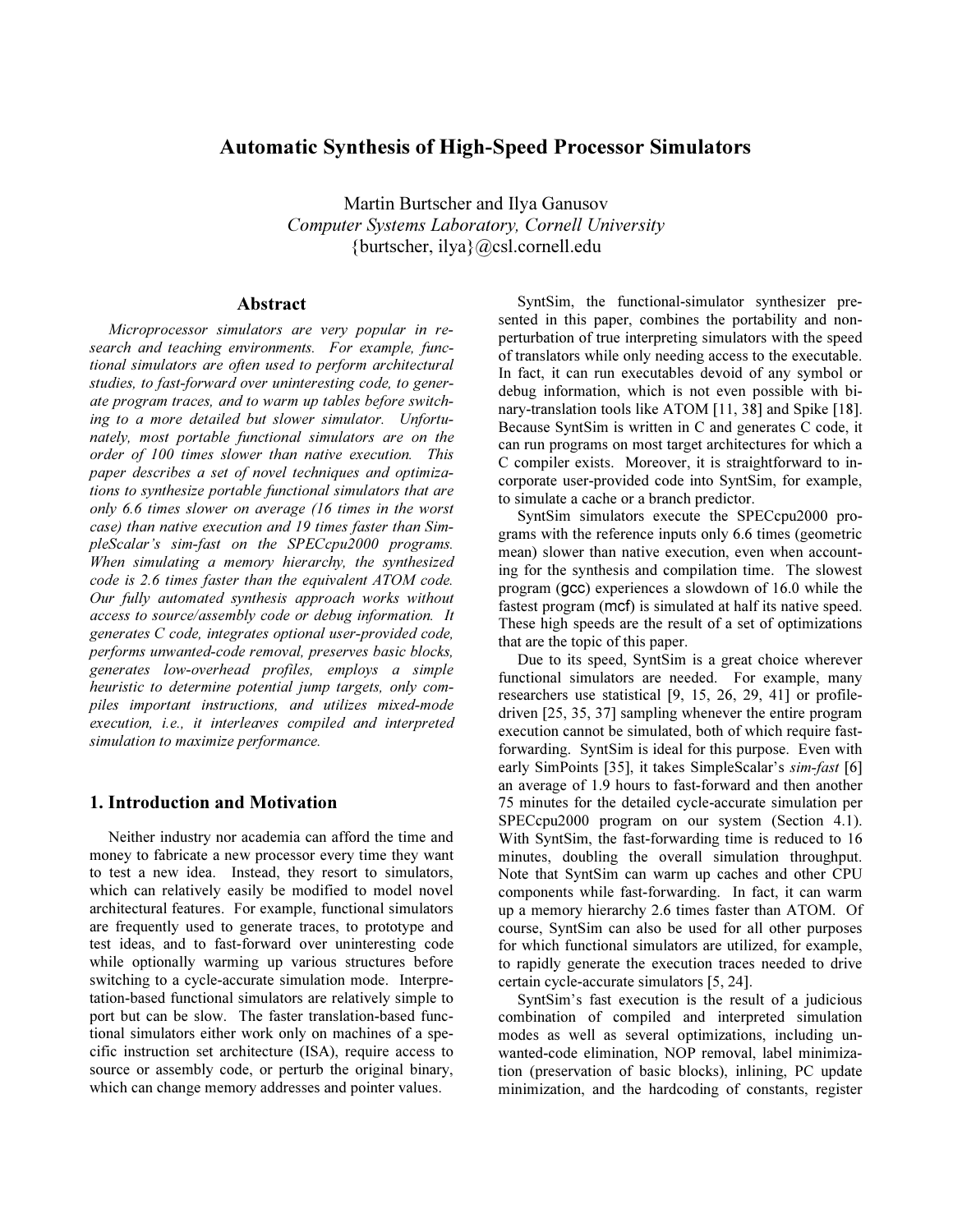specifiers, and displacement/immediate values. Some of these optimizations directly speed up the simulator. Others do so indirectly by enabling the C compiler to perform aggressive optimizations. Before each simulation, Synt-Sim automatically synthesizes a customized simulator. The generated C code is then compiled and thus can run all or part of the simulation in compiled mode rather than in the slower interpreted mode. The time required to generate and compile the simulator is usually amortized within minutes of running the simulation.

Since SyntSim needs to amortize the synthesis and compilation time, its overall performance depends not only on the length of the simulation but also on the amount of code that needs to be synthesized and compiled. Our results show that it is typically best to aim for running about 99.9% of the dynamic instructions in compiled mode and the remaining 0.1% in interpreted mode. This means that only about 15% to 37% of the static instructions need to be compiled. Running more instructions in compiled mode worsen the overall turnaround time because they essentially do not make the simulation faster but do increase the compilation time significantly. Short simulations prefer lower ratios of compiled to interpreted execution because the resulting shorter compilation times can be amortized more quickly. Note that the decision about which instructions to run in which mode are made statically at synthesis time. SyntSim is not a JIT compiler and does not need dynamic compilation support.

SyntSim allows the user to specify the approximate fraction of the instructions to be simulated in compiled mode. This makes it possible to trade off compilation time for simulation time and to adapt to the capabilities of the compiler and the expected length of the simulation run, all of which we found to impact performance.

Also, we found that a "-O1" compiler optimization level provides the best trade-off between compilation time and simulation speed and that unwanted-code elimination and NOP removal can be performed much more quickly by the synthesizer than by the compiler.

Compiled mode is much faster than interpreted mode because the overhead of decoding instructions (typically multiple nested switch statements in interpreters) and extracting fields from the instruction words is removed. No code is generated for NOPs and unreachable instructions. NOPs can safely be skipped in functional simulations. Since SyntSim only emits labels in the generated C code for actual branch and jump targets, the original basic blocks are preserved, allowing the compiler to optimize and schedule the code more effectively than would be possible if every instruction were a potential branch/jump target. We found that minimizing the emitted labels results in a 43% speedup. In addition, all register specifiers, immediate values, and zero constants for the zero registers are hardcoded to simplify the task of the compiler. In fact, because of the hardcoded register specifiers, the

compiler is able to perform constant and copy propagation as well as scalar replacement of each (simulated) register even though the register file is specified as an array. Inlining ensures that there is no call overhead and exposes more potential for compiler optimizations. Since most instructions do not need to know the value of the PC explicitly, SyntSim only updates the PC register where necessary. Furthermore, it exposes user-supplied simulation code to the same kind of optimizations and inlines it, which tools like ATOM cannot do.

The remainder of this paper is organized as follows. Section 2 summarizes related work. Section 3 explains the operation of SyntSim in detail. Section 4 describes the evaluation methods. Section 5 presents performance results and comparisons with other simulators and tools. Section 6 concludes the paper.

## 2. Related Work

Quite a number of CPU simulators are currently in use. Some are functional simulators, that is, simulators that execute programs correctly but do not model any timing behavior or speculation. Simulators belonging to this class include SimpleScalar's sim-safe and sim-fast [6], AINT [34], as well as the simulators generated by Synt-Sim. The former are representatives of interpretationbased simulators, which are typically quite portable. In such simulators, every instruction is decoded using a switch statement, each case of which contains code to interpret a particular instruction.

Cycle-accurate simulators, on the other hand, are much slower but accurately model the CPU's internals. This class of simulators includes Rsim [22], Asim [10], and SimpleScalar's sim-outorder, sim-alpha, and simmase [3, 27]. There are also *full-system simulators*, which are not restricted to running one program at a time but rather emulate an interactive multi-tasking operating system, including device drivers, interrupt handlers, and privileged instructions. Nevertheless, full-system simulators, including SimICS [31] and SimOS [36], are usually based on an underlying cycle-accurate or functional simulator (or both). Cycle-accurate as well as full-system simulators utilize functional simulators for fast-forwarding purposes, i.e., to quickly execute uninteresting code.

Finally, binary translation has been studied extensively in the context of just-in-time compilation [1, 42], FX!32 [17], HP's Aries translator [43], and the BOA architecture [14]. FX!32 [17] is a pure binary translator that converts programs from one ISA to a different ISA while Shade [8] and Embra (used in SimOS) [40] represent simulators that are based on dynamic binary translation. Shade cross-compiles portions of source executables and runs them directly on the host machine, saving translations for reuse to amortize the cost of the compilation. Embra extends Shade's approach to support full OS simu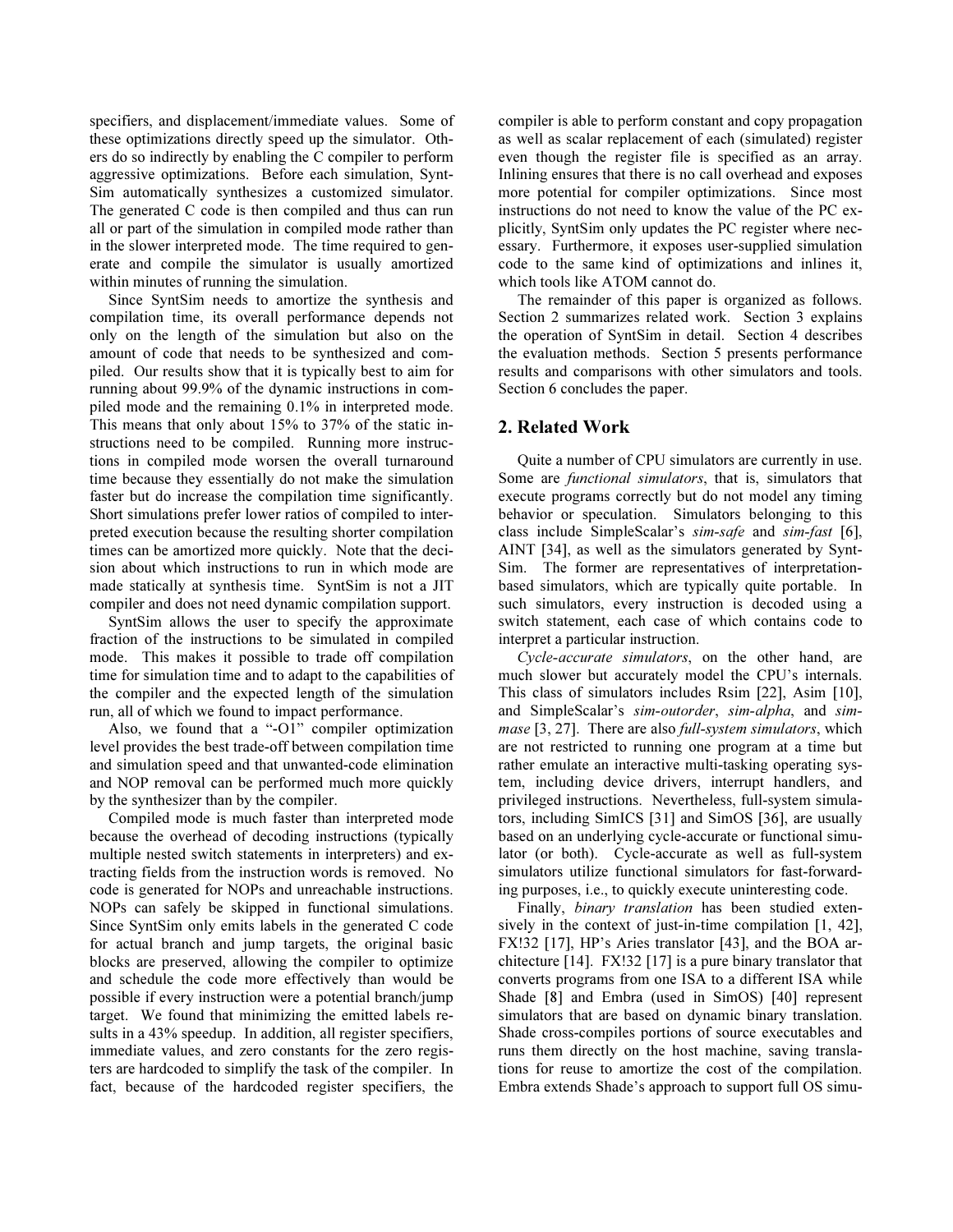lation. It does so by inserting special, highly optimized code sequences into the translated code. Since such simulators are restricted to run on a machine of a predetermined ISA, binary translation-based simulators generally lack the portability of interpretation-based simulators. On the upside, translated code often runs within an order of magnitude in speed relative to native execution and is thus much faster than interpreted simulation. SyntSim provides comparable simulation speeds without restricting the simulation platform to a particular ISA.

Functional simulators that are based on binary translation/instrumentation include ATOM [11, 38], Dyninst [16] and the Augmint multiprocessor simulation toolkit [33]. These simulators insert special code into the original binary to track events of interest (e.g., memory references). The instrumented binary is then executed natively, which provides fast simulation speeds but limits the use of such tools to a specific ISA. Another potential downside of (binary) instrumentation is the perturbation of the original program, in particular the moving of instructions and data to different memory locations, which can change pointer values. Tango [13] is similar to ATOM and Augmint except it instruments code at the source instead of the binary level. SyntSim combines the nonperturbation of interpreting simulators with the speed of binary translation-based simulators.

The MINT simulator [39] was developed as a frontend interpreter for a multiprocessor simulator. It uses a hybrid approach of software interpretation and native execution. Much like interpreters, it operates on a copy of the simulated processor's state in memory. However, it employs a form of code synthesis [32] to speed up instruction execution. When the executable is loaded into the simulator, MINT creates a function for each sequence of code that generates no architectural event of interest. This function is called and natively executed whenever the original sequence of code needs to be executed. Even creating one such function for every individual instruction was found to result in better performance than using switch statements to decode and interpret programs. While MINT avoids the interpretation costs of the instructions captured in the functions, the calling overhead can still be significant. SyntSim does not suffer from this overhead as it inlines all code, which also allows more effective optimization of the code. Moreover, SyntSim's granularity of compilation is not restricted by architectural events.

Krishnan et al. [24] extend the direct execution approach used in MINT to cycle-accurate simulation of superscalar microprocessors. They propose to map the original binary into a simulation ISA that retains the timing information but is lossy in other aspects. They then run an instrumented version of the original binary through MINT to generate a trace of events, which is subsequently passed on to the processor simulator. The simulator needs the event trace to fill in the missing information when executing the simplified ISA instructions. This considerably speeds up cycle-accurate simulations.

Fujimoto and Campbell proposed to use purely static translation for modeling microprocessor behavior [12]. They decompile the original assembly program into a high-level language, instrument it, recompile it, and run it on the host computer. While both Fujimoto's simulator and SyntSim use a decompilation process, SyntSim is different in two key aspects. First, it directly operates on executables while Fujimoto's simulator requires assembly code and cannot deal with executables directly. Second, SyntSim utilizes a combination of static translation and interpretation instead of only static translation.

Other static translation tools that decompile assembly programs into a high-level language include AsToC [19] and XTRAN [20]. However, these two toolsets are primarily designed for software migration and maintenance and, unlike SyntSim, do not support user-provided code.

The University of Queensland Binary Translator (UQBT) [7] uses a similar approach as Fujimoto's simulator. UQBT exploits static translation to inexpensively migrate existing software from one processor to another. UBQT translates the original binary into a special highlevel register-transfer language, which is then recompiled into a binary for the target ISA. UBQT inserts special static hooks into the translated binary to interpret untranslated code discovered at runtime. Hence, UQBT shares the idea of mixed-mode simulation with SyntSim. However, it is tailored towards software migration and is not suitable for architectural simulation. Moreover, SyntSim does not require special hooks and allows the user to choose and thus optimize the ratio of compiled versus interpreted simulation. Finally, SyntSim uses C as its intermediate representation, making it more portable.

Similar to SyntSim, Zivonjovic and Meyr's SuperSim [44] uses static decompilation into high-level C code and subsequent recompilation to produce a simulator. However, their approach assumes that every instruction can be a branch target, i.e., is preceded by a label, which we found to substantially decrease the simulation speed and increase the compilation overhead. SyntSim only emits labels for true branch and jump targets.

SimICS is a fast system-level instruction-set simulator [30, 31]. It achieves its high performance by translating code into an intermediate representation to speed up the interpretation. SyntSim eliminates most of the need for interpretation by emitting simulators in a high-level language that are compiled and natively executed. SimICS does not use compiled-mode simulation. Also, SimICS's interpretation routines incur a calling overhead. SyntSim inlines all code to avoid this overhead and to expose the code to more compiler optimizations.

Larus' QPT [4] and EEL [28] tools allow the creation of efficient simulators by rewriting executables and in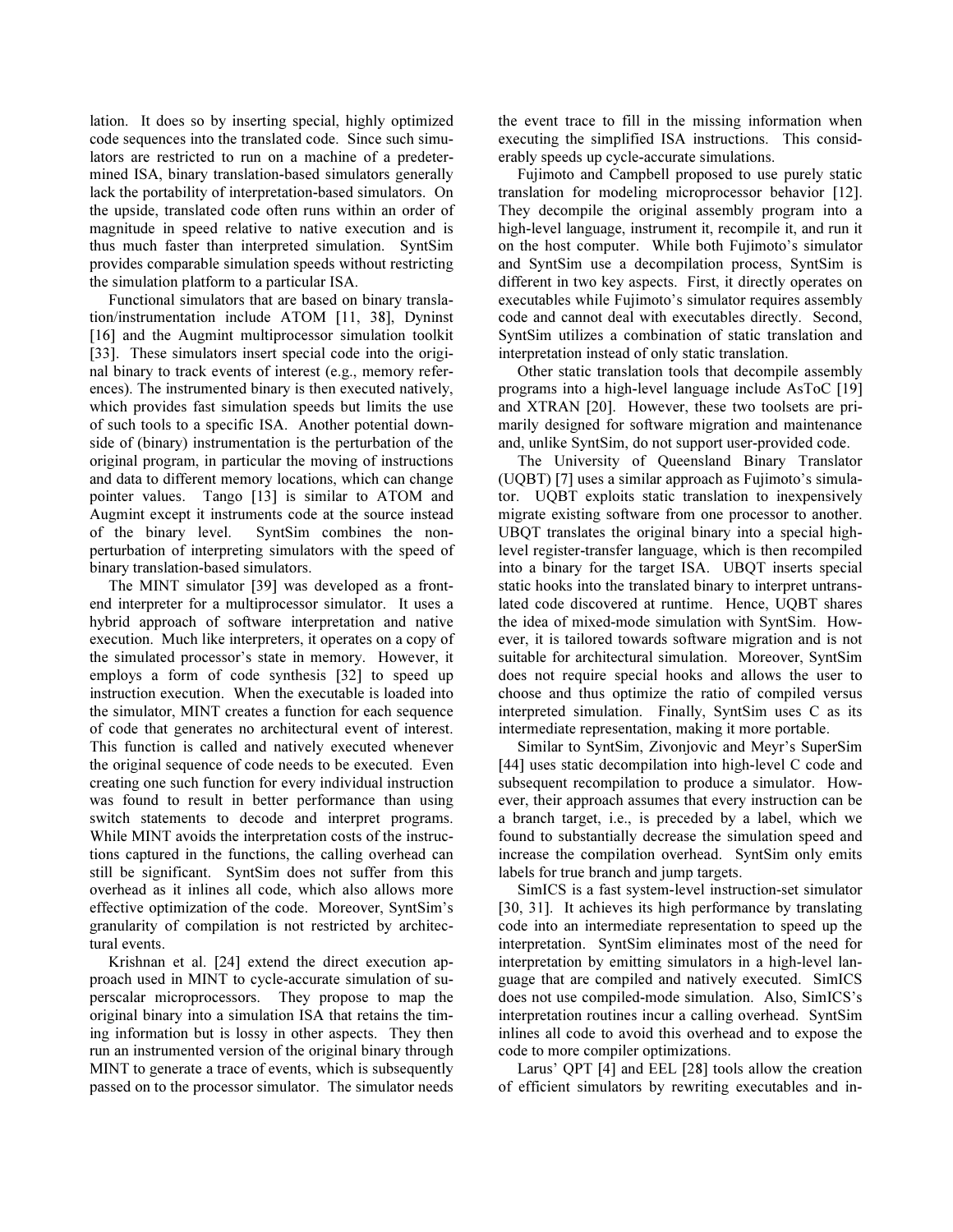serting instrumentation code. SyntSim differs in that it combines interpreted and compiled mode while QPT/EEL only use compiled mode. Furthermore, in QPT/EEL the simulation and the simulated machine's ISAs have to be the same. While QPT/EEL's algorithm to handle indirect branches is more precise, it sometimes requires dynamic code translation, which makes the system more complex. SyntSim is much simpler and requires no dynamic translation support. EEL can only encapsulate additional code that has been compiled into assembly. SyntSim directly injects the code at the source level, thus exposing it to more compiler optimizations.

## 3. Synthesis Procedure

This section describes how SyntSim generates a highspeed functional simulator for a given program. It starts out by parsing the executable and computing a checksum. Depending on the command-line parameters, SyntSim reads in optional profile information. Then it selects code for compiled mode, loads the translation table containing the C definitions of each instruction, synthesizes, compiles and runs the customized simulator. The following subsections explain each step in detail. Figure 1 gives an overview over SyntSim's operation.



Figure 1: SyntSim's operation.

#### 3.1 Selecting code sequences for compiled mode

Throughout this paper, we adhere to the Alpha convention of calling indirect control-transferring instructions jumps and direct control-transferring instructions branches. In other words, jump targets are dynamically computed while branch targets are hardcoded in the instructions and are statically known.

Our benchmark programs contain three types of jump instructions, namely jump (JMP), jump subroutine (JSR), and return (RET). All three instructions perform identical operations, that is, they load the PC from a generalpurpose register and store the old PC into a generalpurpose register (the link register). The only difference between the three instructions is the action performed by the return address stack [2].

In SyntSim, the instructions that can be jump targets represent the entry points for compiled mode. Hence, identifying these instructions plays an important role. SyntSim supports three alternatives: (1) to use no compiled mode, (2) to use built-in heuristics to guess which instructions to include in compiled mode, and (3) to use profile information to determine which instructions to execute in compiled mode.

The first choice, i.e., using no compiled mode, is always available and basically means the built-in interpreter will be used exclusively to simulate a program's execution. This is the slowest mode.

The choice of guessing which instructions to execute in compiled mode is also always available. In this case, SyntSim utilizes the following approach to determine the jump targets and thus the starting points for compiledmode code sequences. It scans all instructions in the text segment (ignoring other content such as constants) and applies the following heuristics. For each branchsubroutine instruction (BSR) whose target is a valid instruction, it marks the sequentially next instruction as a jump target, but only if the specified link register is not the hardwired zero register. The same heuristic is applied to jump-subroutine instructions (JSR), i.e., the sequentially next instruction is marked as a jump target if the link register is not the zero register. Moreover, for jump (JMP) and jump-subroutine (JSR) instructions, the target is computed based on the hint field in those instructions [2]. If the computed target is a valid instruction, that instruction is marked as a jump target. Together, these heuristics prove quite effective and perform only 32% worse than perfect profile information (see Section 5).

The third choice, i.e., selecting which instructions to execute in compiled mode based on a profile, is only possible if a profile exists for the executable in question, as is determined by the name and the checksum of the executable. Note that every simulation run with SyntSim automatically generates such a profile. Since researchers tend to perform many simulations (with different parameters) on the same executable, a suitable profile should be available for all but the first run. In fact, even the first run can be performed quickly using SyntSim's heuristics. Alternatively, SyntSim can run the program in question with a short input to produce a profile for a following longer simulation run.

If a profile is present, the user can select all targets as compiled-mode entry points or specify a ratio. Since SyntSim profiles also contain the cumulative total number of instructions executed after each jump instruction during the profile run, SyntSim can select the top  $n$  targets such that the expected number of instructions executed in compiled mode over the expected number of instructions executed in interpreted mode is approximately equal to the user-selected ratio. Using a profile together with a ratio produces the most effective simulators because it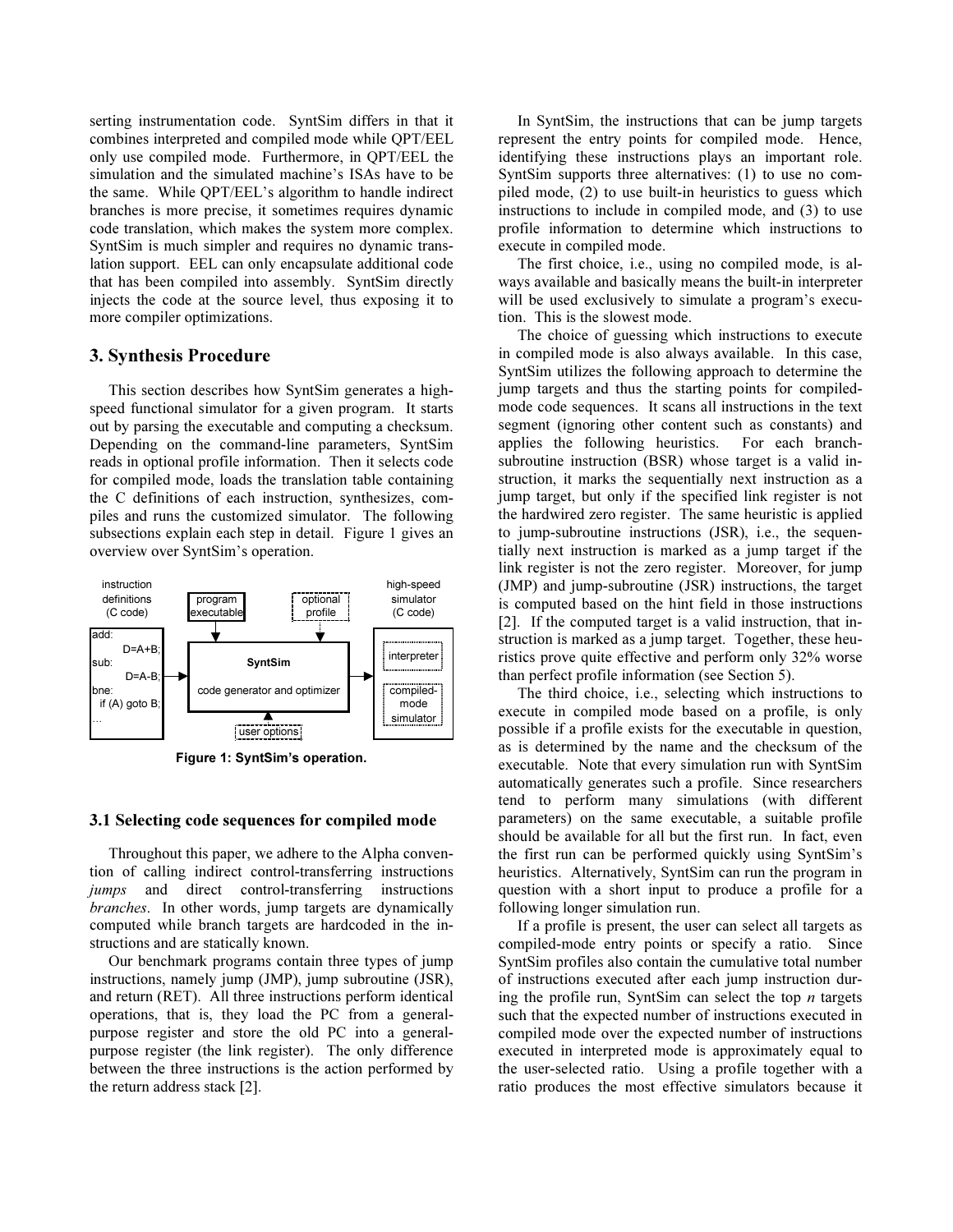allows the user to minimize the overall time required for the synthesis, compilation, and simulation. For example, if the simulation time is expected to only be a few minutes, it does not make sense to spend tens of minutes to compile the simulator. Rather, in such a case a relatively low ratio should be specified, which will reduce the size of the synthesized C code and therefore the compilation time. Conversely, for long-running simulations a higher ratio should be specified because the longer compilation time can be amortized by the faster simulation speed.

## 3.2 Determining wanted code

Once the compiled mode entry points have been identified with any of the above methods, SyntSim continues the code discovery by determining the instructions that are reachable from these entry points. It visits all instructions sequentially and recursively follows branch targets until a jump, an illegal, or an invalid instruction is encountered. The visited instructions are marked for inclusion in compiled mode. The remaining instructions are deemed unwanted and will be handled by the interpreter if they need to be executed. No code is synthesized for the unwanted instructions.

#### 3.3 Loading the translations

SyntSim includes a file that contains C code snippets (definitions) for all supported instruction. Currently, we have code for 194 instructions, including all instructions required to run the SPECcpu2000 programs with all provided inputs (test, train, and reference). It is straightforward to add code snippets for additional instructions. Each code snippet starts and ends with a special symbol. The start symbol includes an instruction number for identification purposes. Except for the delimiter symbols, the snippets comprise regular C code in which the reserved variables A, B, C, and D represent place holders for up to three source registers or immediates and a target register (see Section 3.4).

#### 3.4 Simulator source-code synthesis

At this point, SyntSim is ready to generate the source code of the customized simulator. It starts out by emitting a fixed piece of startup code, which includes the systemcall handler, memory access functions, emulators for three floating-point instructions with a special rounding mode, the interpreter, and predecode functions. The emulators for the three instructions are included because these instructions are rarely executed and require many lines of C code to simulate, making them bad candidates for inlining in compiled mode. The predecode functions determine the identification number and format for each instruction. The identification number is the same as the

code-snippet number mentioned above. The eighteen possible instruction formats specify the number of sources and destinations as well as which sources are registers and which ones are immediates. The interpreter is a functional simulator that takes advantage of the pre-decode information. Moreover, it keeps track of the number of executed instructions and associates them with jump targets for later profile generation (see below). It transfers control to compiled mode whenever it encounters a jump. The emitted code also comprises the beginning of compiled mode, which is simply the first line of a switch statement used to jump to one of the compiled-mode code sections or the interpreter. This switch statement begins at line 5 in the following example, which shows true SyntSim output that has been reformatted for better readability. The comments were added by hand.

```
1: static void RunCompiled() 
2: { 
3: \ldots // local variable declarations<br>4: while (1) {
4: while (1) {<br>5: switch (n)
5: switch (pc/4) { 
       case 0x4800372c:<br>r[1] = r[29]+(8192<<16);
7: r[1] = r[29]+(8192<<16); // 12000dcb0: ldah r1, 8192(r29) 
8: r[4] = r[29]+(8192<<16); // 12000dcb4: ldah r4, 8192(r29)<br>9: r[2] = RdMem8(r[1]-30768); // 12000dcb8: ldq r2, -30768(r1)
9: r[2] = RdMem8(r[1]-30768); // 12000dcb8: ldq r2, -30768(r1)<br>10: r[4] = r[4]-23232; // 12000dcbc: lda r4, -23232(r4)
                                                 1/12000dcbc: lda r4, -23232(r4)
11: r[0] = r[2]+1; // 12000dcc0: lda r0, 1(r2)<br>12: r[2] = (r[2] < < 3) + r[4]; // 12000dcc4: s8addq r2, r
12: r[2] = (r[2] < < 3) + r[4]; // 12000dcc4: s8addq r2, r4, r2<br>13: r[4] = 0 + 8192; // 12000dcc8: Ida r4, 8192(r31)
         r[4] = 0 + 8192; 1200000 \text{ c} \cdot 1<br>14 = 0 + 8192(r31)<br>20768(r1)<br>1420000 \text{ c} \cdot 1 if 120000 \text{ c} \cdot 1 if 120000 \text{ c} if 10000 \text{ c} if 10000 \text{ c}14: WrtMem8(r[0], r[1]-30768); // 12000dccc: stq r0, -30768(r1) 
15: s1 = r[0];<br>16: s2 = r[4];
         s2 = r[4];17: r[0] = 0;<br>18: if (s1 < s)
18: if (s1 < s2) r[0] = 1;<br>19: WrtMem8(r[16], r[2]+0);
19: WrtMem8(r[16], r[2]+0); // 12000dcd4: stq r16, 0(r2) 
20: r[16] = r[29]+(8191<<16); // 12000dcd8: ldah r16, 8191(r29)<br>21: ic += 12:
         ic += 12;
22: if (0 != r[0]) goto L12000dcf0; // 12000dcdc: bne r0, 12000dcf0<br>23: r[16] = r[16]-6456; // 12000dce0: lda r16, -6456(r16)
23: r[16] = r[16] - 6456; // 12000dce0: lda r16, -6456(r16)<br>24: // 12000dce4: unop
                                                 // 12000dce4: unop
25: // 12000dce8: unop 
26: ic += 4;<br>27: goto L12000c970;
27: goto L12000c970; // 12000dcec: br r31, 12000c970<br>28: 112000dcf0: //
         L12000dcf0:
29: ic += 1;<br>30: pc = r[26] & (~3ULL);
30: pc = r[26] & (~3ULL); // 12000dcf0: ret r31, (r26), 1
31: int[inc(lasttarget)] == ic;<br>32: ic = 0;i \cdot c = 0:
33: lasttarget = pc;<br>34: break:
34: break;<br>35: default:
35: default:<br>36: Runln
         RunInterpreted();
37: } // switch 
38: } // while 
39:} // RunCompiled
```
Next, SyntSim sequentially emits translated code for each instruction that has been flagged for inclusion in compiled mode. No code is generated for NOPs (lines 24 and 25). Before each compiled-mode entry point (i.e., before each jump target), a case label is emitted (line 6) so that the switch statement can transfer control to it. The case "number" is the PC divided by four to reduce the size of the case-label table. Similarly, a normal label is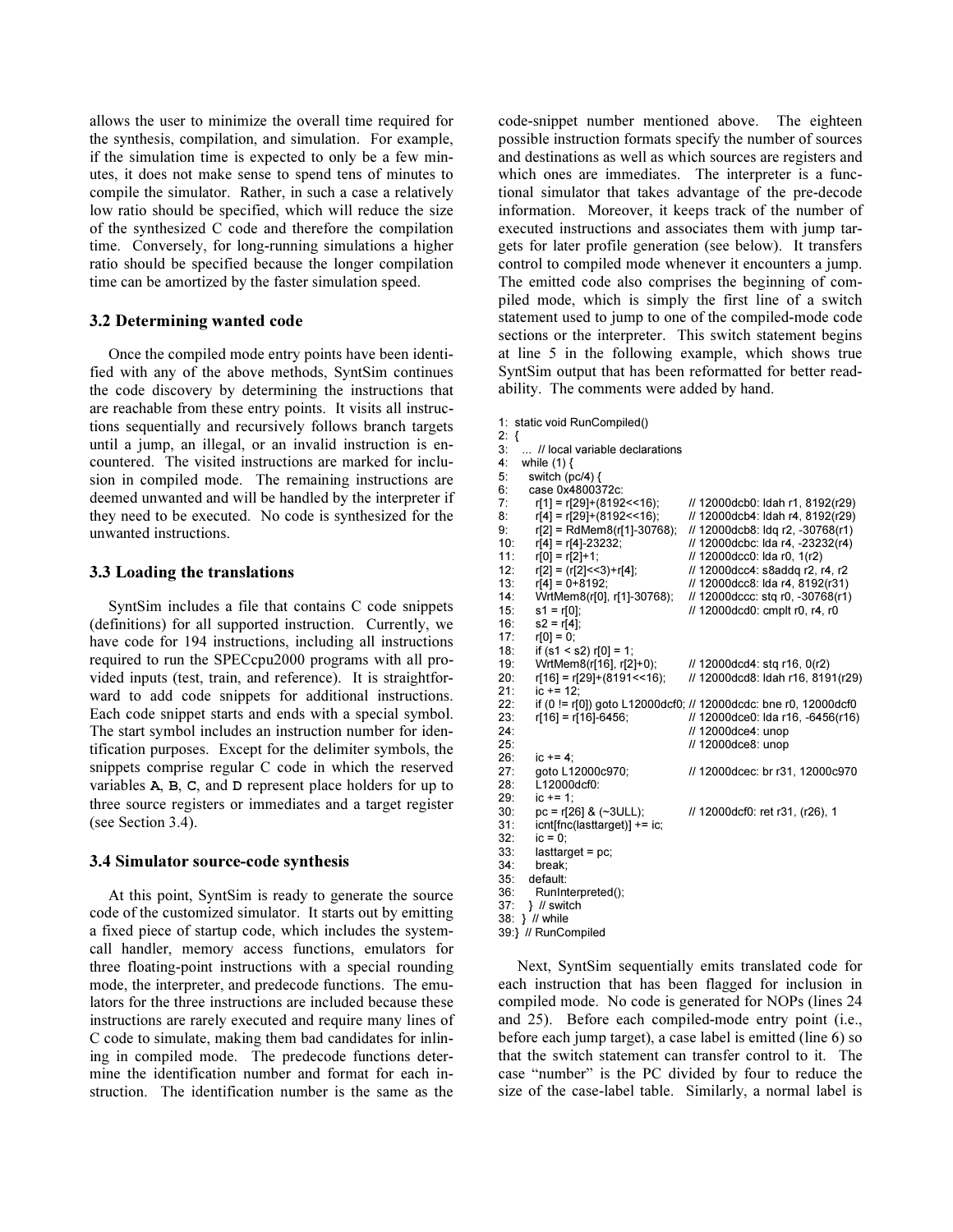emitted before each branch target (line 28) so it can be reached using goto statements (line 22). A label's name is the target PC preceded by an "L". If the current instruction is the last instruction of a basic block, i.e., the instruction transfers control (line 22) or the next sequential machine instruction is a jump or branch target (line 30), a line of C code is emitted to increment the instruction counter by the number of instructions in the basic block (lines 21, 26, and 29). In case of a jump or system call, code is included to update the PC register (line 30). The PC is not needed in any other case and is therefore not updated elsewhere. At this point, SyntSim emits the code snippet for the current instruction. While doing so, it replaces all occurrences of the reserved variable D with the destination register of the instruction. The reserved variables A, B, and C are replaced with the first, second, and third source operand of the instruction, respectively. A source operand can either be a register (e.g., line 12) or an immediate from a literal or displacement field in the instruction word (e.g., line 11). For better performance, all uses of the hardwired zero registers are replaced by zeros (e.g., line 13).

In case of a jump instruction or a system call, SyntSim includes code to tally the number of executed instructions since the last jump for later inclusion in the profile (lines 31 through 33), assigns the new target to the PC register (line 30), and emits a break statement to leave (line 34) and subsequently loop back (line 38) to the switch statement. Then SyntSim proceeds with the next instruction until code for all wanted instructions has been generated. In the example above, we only show the synthesized code for one compiled-mode entry point (line 6). Typically, hundreds of entry points along with the code reachable from them are included in the switch statement.

Finally, SyntSim emits another fixed block of C code that includes the end of the switch statement (lines 35 onward), the function main (not shown), and the checksum of the original executable. The switch statement terminates with a default handler (line 35) that transfers control to the interpreter (line 36). Thus, whenever the simulator jumps to a target for which no compiled code exists, the interpreter is automatically invoked. Control is returned from the interpreter when the next jump instruction is executed. The main function contains code to set up and initialize the simulated stack, text (code), data, bss, and heap segments. The environment variables can optionally be included. Finally, main contains code to initialize the registers and to call the compiled-mode simulator with the program entry point in the PC register.

## 3.5 Compiling and running the simulator

Once the C code for the simulator has been generated, it is compiled. The resulting binary simulates the execution of the original program at high speed. To invoke the simulator, the user simply has to add the name of the binary before the normal command line used to launch the program, including any input and output redirections, parameters, etc. For example, instead of typing myprogram myflags myinput, one would simply enter syntsim myprogram myflags myinput.

## 4. Evaluation Methods

### 4.1 System

We performed all measurements presented in this paper on a 64-bit UP2000+ system with two 750MHz 21264A Alpha CPUs [23]. The second processor was not used. The CPUs have separate, 2-way associative, 64kB L1 caches and an off-chip, unified, direct-mapped 8MB L<sub>2</sub> cache. The system is equipped with 2GB of main memory. The operating system is Tru64 UNIX V5.1.

#### 4.2 Benchmark information

We used most of the programs from the SPECcpu2000 benchmark suite [21] for this study. We excluded perlbmk because it executes a fork, which is not yet supported. We also excluded eon because we were unable to finish the simulations in time for this paper. We further excluded the four Fortran 90 programs due to the lack of a compiler. For large amounts of compiled-mode code, the synthesized simulator for gcc cannot be compiled because the compiler runs out of memory. Hence, gcc results are only partially provided. To make all the averages in this paper consistent and comparable, we always exclude gcc when computing any mean, even for the cases where results are available.

Table 1: Information about the benchmark programs.

| program  |                 | typ lang | static  | test       | train       | reference              |
|----------|-----------------|----------|---------|------------|-------------|------------------------|
| gzip     |                 | С        | 61.616  | 3.054.0 M  | 51.179.0 M  | 72.002.6 M             |
| vpr      |                 | С        | 107.828 | 1.477.6 M  | 13.241.5 M  | 106.074.8 M            |
| gcc      |                 | С        | 446.320 | 1.712.9 M  | 4.353.0 M   | 40.897.1 M             |
| mcf      |                 | С        | 66,212  | 224.1 M    | 7.344.4 M   | 50.017.7 M             |
| crafty   |                 | С        | 119.508 | 4.407.5 M  | 27.594.6 M  | 195.275.2 M            |
| parser   | nteger          | С        | 108,744 | 3,318.8 M  | 11,371.8 M  | 464,206.5 M            |
| gap      |                 | С        | 200,384 | 1.046.4 M  | 8.472.8 M   | 242.319.7 M            |
| vortex   |                 | С        | 223,856 | 10,382.2 M | 18,856.5 M  | 122,811.7 M            |
| bzip2    |                 | C        | 59,456  | 7.536.1 M  | 50.809.5 M  | 102,713.3 M            |
| twolf    |                 | С        | 132,044 | 251.1 M    | 12,670.6 M  | 342,984.1 M            |
| mesa     |                 | С        | 213.776 | 2.506.1 M  |             | 68.019.2 M 279.515.7 M |
| art      |                 | C        | 68.076  | 2,862.5 M  |             | 7,218.9 M 76,878.9 M   |
| equake   |                 | С        | 70,584  | 1,360.6 M  |             | 27,495.4 M 158,385.2 M |
| ammp     | Ξ               | C        | 92,176  | 6.102.5 M  | 53.360.1 M  | 390.911.8 M            |
| wupwise  | $\Omega$<br>စွာ | F77      | 67,804  | 11.422.8 M | 54,958.2 M  | 369,380.5 M            |
| swim     | floating        | F77      | 63,508  | 587.9 M    | 9.855.4 M   | 263.576.5 M            |
| mgrid    |                 | F77      | 62,604  | 23,353.2 M | 29,594.1 M  | 583.828.0 M            |
| applu    |                 | F77      | 72,352  | 427.4 M    | 21,539.3 M  | 555,591.6 M            |
| sixtrack |                 | F77      | 303,328 | 14,269.7 M | 172.680.2 M | 809.506.4 M            |
| apsi     |                 | F77      | 94,496  | 6,865.7 M  | 13,512.8 M  | 546,082.4 M            |
| average  |                 |          | 115,176 | 5.339.8 M  |             | 34,725.0 M 301,687.5 M |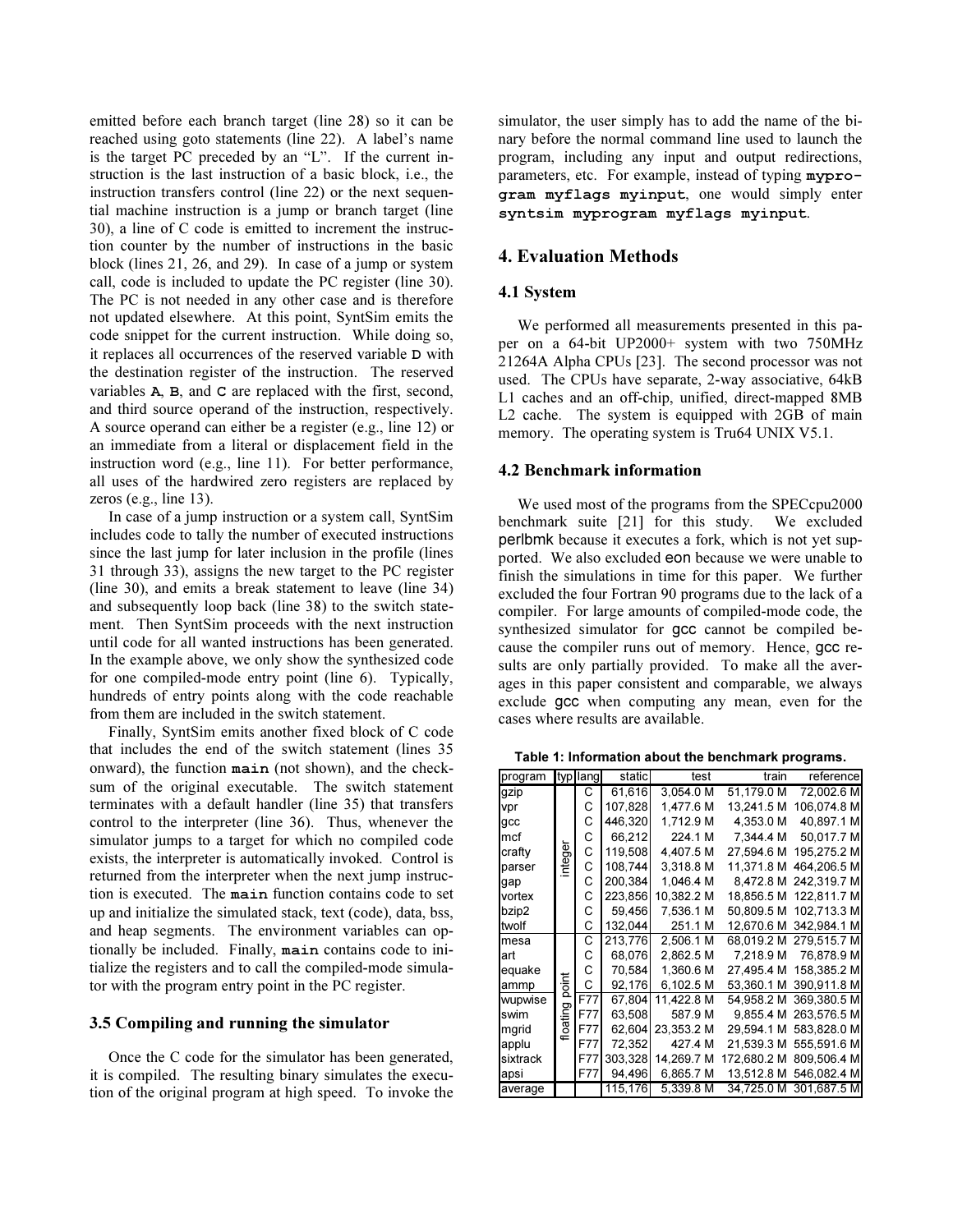Note that averages in this paper refer to the arithmetic mean except for execution speed ratios, which we averaged using the geometric mean to de-emphasize outliers.

The C programs in the benchmark suite were compiled with Compaq's C compiler V6.3-025 using "-O3 -arch" host -non shared" plus feedback optimization. The  $C++$ and Fortran 77 programs were compiled with  $g$ ++/g77 V3.3 using "-O3 -static". SyntSim currently only supports statically linked Alpha binaries.

We run all programs to completion with the SPECprovided test, train, and reference inputs. However, to save time, we limited the simulations to the first run for the programs for which multiple runs are specified.

Table 1 shows the program name, the type (integer or floating point), the programming language  $(C^{++}, C, or)$ Fortran 77), the number of static instructions in the executables, and the number of dynamically executed instructions (in millions) for the test, train, and reference inputs.

## 5. Results

Section 5.1 studies the speed of the synthesized simulators, Section 5.2 evaluates the impact of simulating caches and a branch predictor and provides a comparison with ATOM, Section 5.3 studies the effectiveness of SyntSim's built-in interpreter and compares it with SimpleScalar's sim-fast, Section 5.4 investigates compiler optimization levels, Section 5.5 discusses the performance of SyntSim's optimization features, and Section 5.6 takes a closer look at the synthesized C code.

#### 5.1 Simulation speed

Figure 2 shows the speed of the simulators generated by SyntSim relative to native execution for each benchmark program when running the reference inputs (lower numbers are better). The results include the time to synthesize and compile the simulators. The left bars show the performance with a reference profile and a ratio of 1000:1, meaning that approximately 99.9% of the instructions are executed in compiled mode. The right bars show the performance with our heuristic-based approach, i.e., without the aid of profile information. No right bars are shown for gcc and sixtrack because the compiler runs out of memory when compiling those two simulators without a profile.

Our synthesized simulators are very fast. They execute all SPECcpu2000 programs with the reference inputs within a factor of 16 relative to native speed when a reference profile is available. The geometric mean slowdown is a mere 6.6. Surprisingly, in the best case (mcf), native execution is only twice as fast as the simulator. The slowdown on the integer programs is a little higher (7.3) than on the floating-point programs (6.0), which is ex-

pected because of the shorter basic blocks and the higher native IPC of the integer programs.



Figure 2: SyntSim's performance on the reference inputs.

Using heuristics instead of profile information results in somewhat slower simulators with a geometric mean slowdown of 8.7. Three programs, eon, gap, and mesa, are over a factor of two slower when using heuristics rather than profile information. In the other cases, our heuristics are very effective.

Figure 3 shows how much faster native execution is on average than SyntSim's simulators (lower numbers are better) for different program inputs, profiles, and userselected ratios. Again, the results include the time to synthesize and compile the simulators.



Figure 3: Performance with different ratios and profiles.

As Figure 3 shows, the simulators are only about seven to eleven times slower than native execution, regardless of the profile source and the ratio as long as the ratio is at least 100:1. The interpreter, on the other hand, incurs a slowdown of between fifty and sixty (Section 5.3) and is thus about eight times slower than mixed-mode execution.

SyntSim's performance on the reference inputs exceeds its performance on the train inputs. This is ex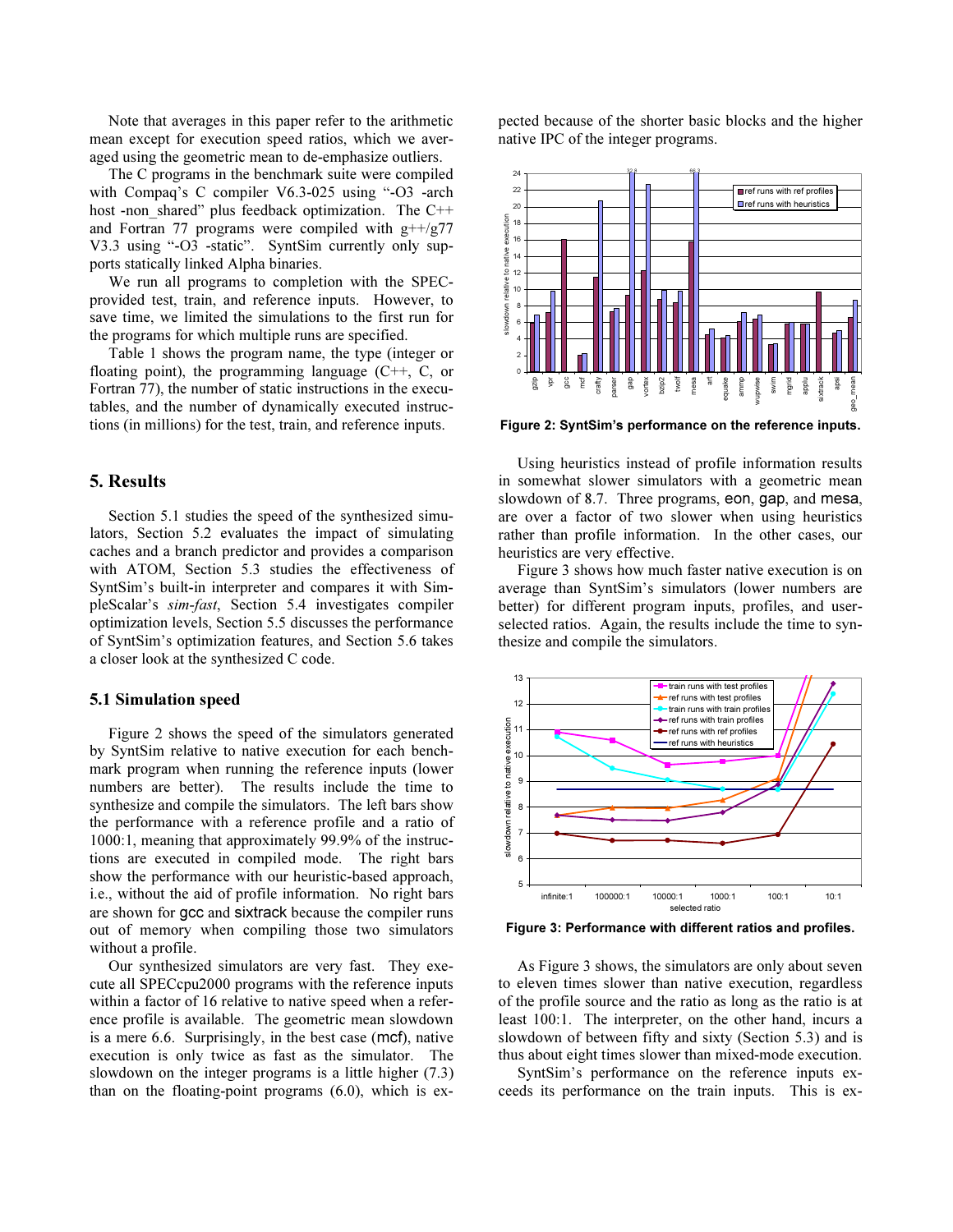pected as the train runs are much shorter, making it harder to amortize the compilation overhead. Similarly, the performance on the train runs is better than on the test runs (results are off scale). SyntSim incurs a slowdown of 17.2 on the test inputs relative to native execution, which is still 3.7 times faster than interpretation, showing that out approach is also useful for short simulation runs. Note that we saw no case where mixed mode was slower than interpreted mode.

On the train runs with train profiles, using compiled mode exclusively is 24% slower than mixed mode with a ratio of 100:1, which is the best ratio for the these runs. For the reference runs, the best ratio is 1000:1 and for the train runs it is 100:1.

Interestingly, with imperfect profile information, the preferred ratios are higher. A ratio of 10,000:1 results in the fastest reference runs with profile information from the train inputs. With information from the test runs, it is best to include all code that was executed during the profile run (corresponding to an infinite ratio). The train runs prefer a ratio of 10,000:1 when only test input information is available. Evidently, the less accurate the profile information is, the higher a ratio should be chosen.

Figure 4 compares the performance of SyntSim's mixed mode with SyntSim's interpreter and SimpleScalar's sim-fast (lower numbers are better). Sim-fast does not execute all our binaries correctly, which is why some programs have been omitted from the figure. The mixedmode results were obtained with a ratio of 1000:1 and a reference profile.



Figure 4: Performance of SyntSim and sim-fast.

SyntSim's mixed-mode simulation speed is 18.9 times faster than *sim-fast* on average (geometric mean). The performance benefit ranges from twelve times faster on gcc to 32 times faster on gzip. SyntSim's mixed mode outperforms its own interpreter roughly by a factor of eight, ranging from 3.6 times faster on gcc to fourteen times faster on gzip.

#### 5.2 Performance of user-provided code

In this section, we evaluate the performance of our system when including user-provided C code and compare it with ATOM [11, 38] simulations that run the same code. We experimented with three pieces of code. The first one (ic) simply counts the number of executed instructions. The second one (ic+memh) also counts the dynamic instructions, but at the same time models a memory hierarchy with separate, two-way associative, 64kB first-level caches with a least-recently-used replacement policy and a unified, direct mapped, 4MB second-level cache. All three caches are write allocate and have 64-byte blocks. The third piece of user code is the same as the second one but also includes a 1024-entry gshare branch predictor (ic+memh+bp). We chose these experiments because counting instructions and warming up caches and branchpredictor tables is useful when fast-forwarding before switching to a cycle-accurate simulation mode.

Table 2 shows the average slowdown relative to native execution when running the three experiments on ATOM and SyntSim using the reference inputs (lower numbers are better).

Table 2: Performance of ATOM and SyntSim.

|            | slowdown with          |      |  |
|------------|------------------------|------|--|
|            | <b>ATOM</b><br>SyntSim |      |  |
| ic.        | 34                     | 66   |  |
| lic+memh   | 302                    | 11.5 |  |
| ic+memh+bp | 344                    | 132  |  |

ATOM is almost twice as fast as SyntSim at counting the number of executed instructions. However, when we add the code for the memory hierarchy, SyntSim becomes over 2.6 times faster than the essentially identical ATOM code. The performance benefit remains about the same when further adding a branch predictor to the simulations. We believe that SyntSim is superior to ATOM in these cases because of its ability to inline the user code, which allows the code to be optimized in the context of the individual call sites and removes the call overhead.

Running the memory hierarchy and the branch predictor in addition to simulating and counting instructions slows down the SyntSim simulations by about a factor of two. In other words, SyntSim can perform these simulations at about one thirteenth of native speed.

#### 5.3 Interpreter performance

In this section, we study the speed of SyntSim's interpreter (i.e., the performance when compiled mode is not used) relative to native execution. We also compare the interpreter's speed with that of sim-fast, the fastest functional simulators included with SimpleScalar [6].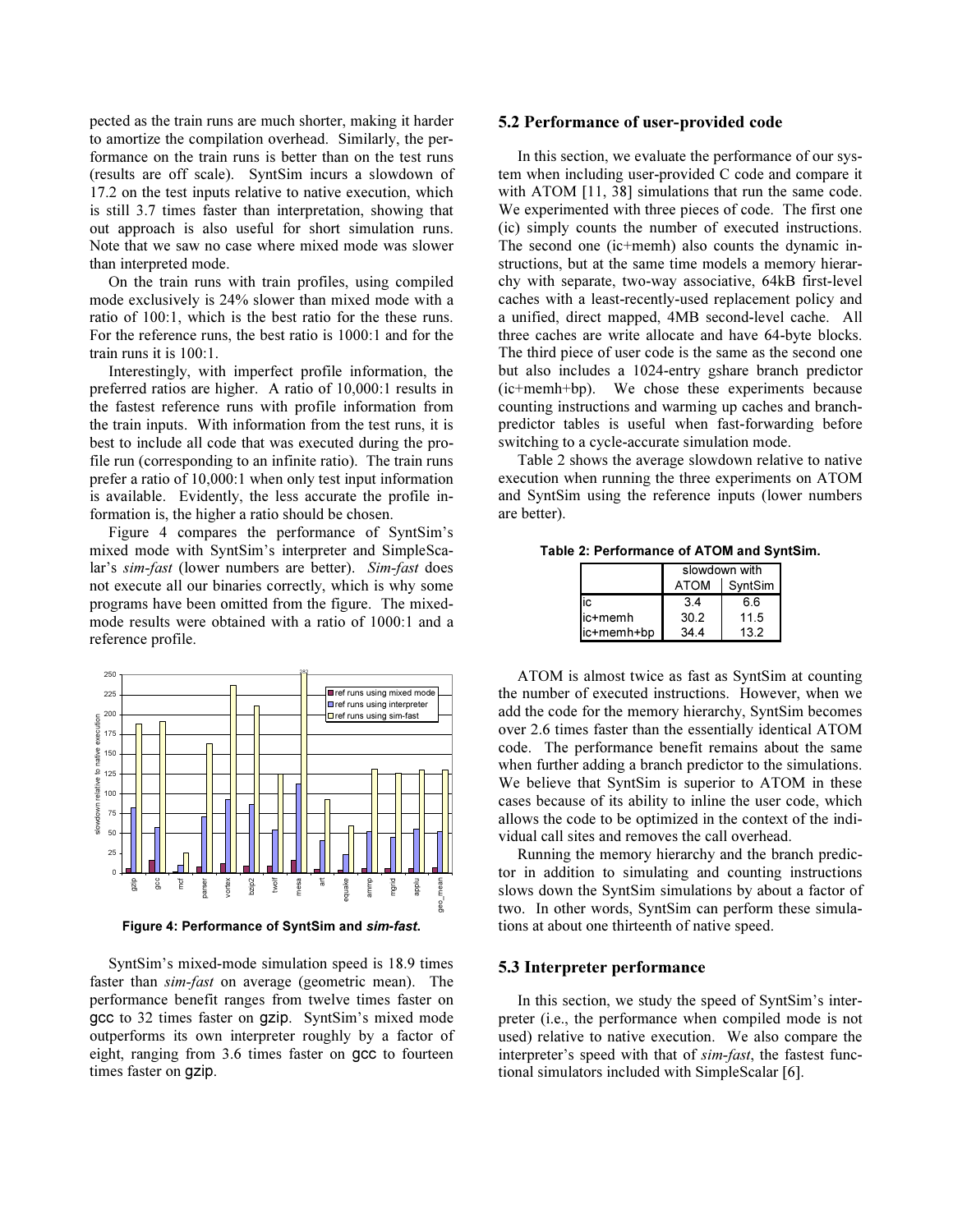Table 3 shows how much faster native execution is than interpreted execution for the three provided program inputs (higher numbers are worse).

Table 3: Interpretation time over native execution time.

| program  | test  | train             | ref         |
|----------|-------|-------------------|-------------|
| gzip     | 101.6 | $\overline{97.3}$ | 82.8        |
| vpr      | 85.2  | 73.3              | 58.5        |
| gcc      | 70.8  | 71.8              | 57.7        |
| mcf      | 16.2  | 12.2              | 10.0        |
| crafty   | 85.4  | 89.2              | 87.6        |
| parser   | 77.6  | 73.7              | 71.4        |
| gap      | 49.3  | 57.8              | 63.5        |
| vortex   | 96.3  | 104.4             | 93.1        |
| bzip2    | 105.5 | 105.2             | 86.6        |
| twolf    | 72.1  | 61.1              | 54.1        |
| mesa     | 105.4 |                   | 110.7 111.9 |
| art      | 37.3  | 38.7              | 40.6        |
| equake   | 75.7  | 43.9              | 22.8        |
| ammp     |       | 35.8 46.8         | 52.4        |
| wupwise  | 66.6  | 62.6.             | 62.3        |
| swim     | 29.2  | 21.8              | 20.4        |
| mgrid    | 44.8  | 69.8              | 45.3        |
| applu    | 91.9  | 68.6              | 55.8        |
| sixtrack | 82.2  | 83.2              | 83.5        |
| apsi     | 62.7  | 60.5              | 46.8        |
| geo mean | 62.9  | 60.2              | 53.0        |
| maximum  | 105.5 | 110.7             | 111.9       |
| minimum  | 16.2  | 12.2              | 10.0        |

While the average slowdown lies between about a factor of fifty to sixty, the individual slowdowns range from only ten to over 110 times. Surprisingly, mcf can be interpreted at one-tenth its native speed with the reference input. This is possible because mcf has by far the lowest native IPC (instructions per cycle) of only 0.14. swim's IPC of 0.32 is the second lowest and swim also incurs the second lowest slowdown when interpreted. mesa exhibits the highest IPC (1.69) and also incurs the highest slowdown when interpreted. However, for many of the remaining programs the native IPC does not correlate strongly with the interpreter's performance.

While the majority of the programs can be interpreted more efficiently with the longer inputs, there are several programs for which this is not true, most notably ammp. For mgrid, the train input incurs a much larger slowdown than the other two inputs.

On average, the integer programs experience a larger slowdown (58.8 to 68.6) than the floating-point programs (48.2 to 58.1). This may again be due to the native IPC, which is lower for floating-point programs.

Table 4 shows the interpreter performance of SyntSim relative to SimpleScalar's sim-fast (higher numbers are better). The baseline interpreter in SyntSim is faster than sim-fast on every program we tested. In fact, it is over 2.2 times faster even in the worst case and the performance advantage is quite consistent.

Table 4: Interpreter speed of SyntSim relative to sim-fast.

| program  | test | train | ref  |
|----------|------|-------|------|
| gzip     | 2 44 | 2.37  | 2.27 |
| gcc      | 2.56 | 2 76  | 3.31 |
| mcf      | 3.07 | 2.52  | 2.51 |
| parser   | 2.41 | 2.33  | 2.29 |
| vortex   | 2.65 | 2.65  | 2.54 |
| bzip2    | 2.62 | 2.58  | 2.44 |
| twolf    | 2.38 | 2.32  | 2.31 |
| mesa     | 2.58 | 246   | 2.52 |
| art      | 2.30 | 2.32  | 2.28 |
| equake   | 2.57 | 2.69  | 2.60 |
| ammp     | 2.42 | 2.52  | 2.50 |
| marid    | 2.78 | 2.80  | 2.77 |
| applu    | 2.29 | 2.35  | 2.33 |
| qeo mean | 2.53 | 2.49  | 2.44 |
| maximum  | 3.07 | 2.80  | 3.31 |
| nımum    | 2.29 | 2.32  | 2.27 |

#### 5.4 Compiler optimization levels

Table 5 lists the average time in seconds (lower numbers are better) for the synthesis, the compilation, and the simulation when using different compiler optimization levels. The last column lists the total time, i.e., the sum of the three times in each row. The bolded entries mark the shortest total time for each input. The results for all inputs were obtained with perfect profile information and a ratio of 1000:1. Note that we used the "-arch host" flag in all cases to allow the compiler to take advantage of the full instruction set of the underlying CPU.

|       | level          |      | synthesis compilation | simulation | total   |
|-------|----------------|------|-----------------------|------------|---------|
|       | O0             | 0.09 | 23.56                 | 102.79     | 126.43  |
|       | O1             | 0.09 | 44.92                 | 53.05      | 98.07   |
| test  | O <sub>2</sub> | 0.09 | 63.20                 | 55.34      | 118.63  |
|       | O <sub>3</sub> | 0.09 | 63.42                 | 55.37      | 118.88  |
|       | O4             | 0.09 | 66.02                 | 56.31      | 122.43  |
|       | O0             | 0.08 | 16.45                 | 663.05     | 679.58  |
|       | O1             | 0.08 | 36.00                 | 346.18     | 382.26  |
| train | O <sub>2</sub> | 0.08 | 45.03                 | 354.55     | 399.66  |
|       | O <sub>3</sub> | 0.08 | 45.34                 | 355.50     | 400.92  |
|       | O4             | 0.08 | 47.50                 | 349.75     | 397.33  |
|       | O0             | 0.08 | 16.92                 | 6386.44    | 6403.44 |
|       | O1             | 0.08 | 33.06                 | 3160.25    | 3193.38 |
| ፟፟፟፼  | O <sub>2</sub> | 0.08 | 40.32                 | 3337.93    | 3378.34 |
|       | O <sub>3</sub> | 0.08 | 40.13                 | 3332.42    | 3372.63 |
|       | O4             | 0.08 | 42.67                 | 3325.71    | 3368.46 |

Table 5: Average synthesis, compilation, and simulation time with different optimization levels.

The synthesis time is independent of the optimization level and is insignificant since our algorithm's complexity is linear in the number of instructions. As we will see in Section 5.6, more instructions are synthesized on average for the shorter runs, which is why the corresponding synthesis time is slightly longer. The difference in the number of synthesized instructions does, however, have a considerable effect on the compilation time, which is longest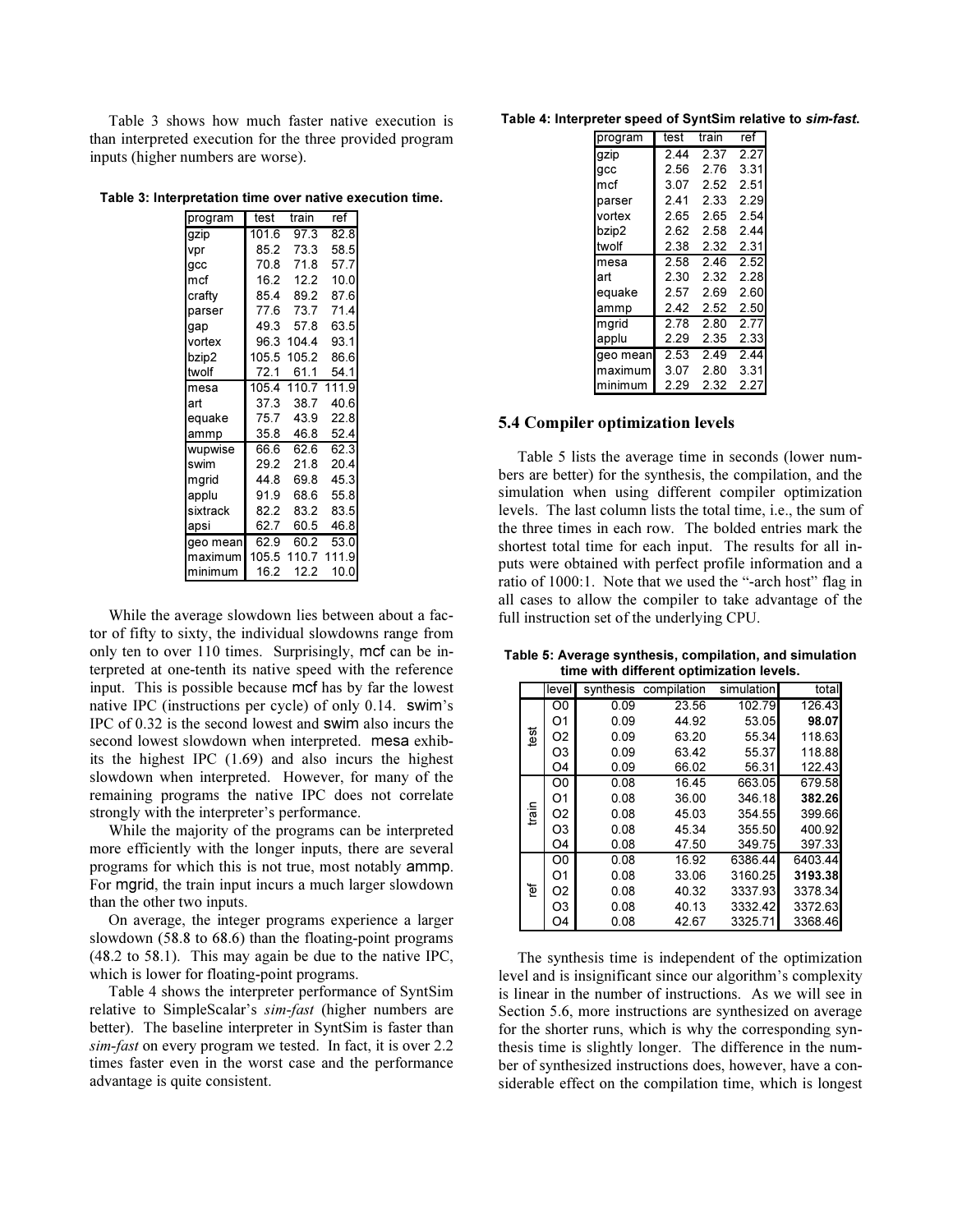with the test and shortest with the reference profiles. Expectedly, the compilation time increases with the optimization level. It jumps substantially when going from O0 to O1 and from O1 to O2, but thereafter flattens out. This, together with the fact that the simulation time for the three highest optimization levels is quite similar, means that O3 and O4 do not optimize much more than O2. O3 adds inline expansion of global procedures, but SyntSim always synthesizes a single C file in which all functions are static (i.e., local). Hence, O3 should not add anything over O2. Indeed, the corresponding simulation times are within 0.3%, which is within the margin of error of our timing measurements. O4 adds software pipelining, vectorization, and more aggressive scheduling, which increases the compilation time a little bit. The resulting simulation time is worse than O2/O3 for the test inputs but better for the train and reference inputs. Nevertheless, O1 results in the fastest simulation speed. O2 adds optimizations that improve speed at the cost of extra code size (including inlining, loop unrolling, and code replication to eliminate branches). Apparently, this is a bad tradeoff in our already large code. After all, the average synthesized simulator (with train profiles and a ratio of 1000:1) comprises 53,700 lines of C code. We can only surmise that the code-increasing optimizations cause worse instruction-cache behavior and hence result in a slowdown rather than a speedup of the simulator. Overall, O1 is 21% faster than the other optimization levels for the test inputs, 4% for the train inputs, and 5% for the reference inputs. The difference on the test runs is much larger because the compilation time factors in more on shorter simulations.

Since O1 not only produces the fastest simulators but also results in the second lowest compilation time, it is the optimization level of choice. All other sections in this paper use O1 exclusively.

#### 5.5 SyntSim's optimization effectiveness

In this section, we investigate how SyntSim's unwanted-code elimination, case-label minimization (to preserve basic blocks), and instruction counting (for profile purposes) impact the performance.

Table 6: Performance of some optimizations (train runs).

|                                                                      | compiled                                   | aoto   | case synt. comp. simul. total                |  |  |
|----------------------------------------------------------------------|--------------------------------------------|--------|----------------------------------------------|--|--|
|                                                                      | instrs                                     | labels | labels time time time time                   |  |  |
| no unwanted-code elim. 115176.4 7618.8 213.8 0.35 603.2 340.9 944.5  |                                            |        |                                              |  |  |
| using heuristics                                                     |                                            |        | 92278.1 6594.8 4707.3 0.31 489.6 373.1 863.1 |  |  |
| case labels everywhere 20659.8 1701.4 20659.8 0.10 346.4 494.3 840.8 |                                            |        |                                              |  |  |
| baseline                                                             |                                            |        | 20659.8 1701.4 213.8 0.09 36.0 346.2 382.3   |  |  |
| no profile generation                                                | 20659.8 1701.4 213.8 0.08 30.9 332.7 363.7 |        |                                              |  |  |

Table 6 shows the average number of synthesized instructions, goto labels, and case labels, as well as the average time in seconds to synthesize, compile, and run the simulators, and the total time. We list results for train runs with train profile information and a ratio of 1000:1 (where applicable), which represents the baseline.

The first row shows the effect of turning unwantedcode elimination off. The second row replicates the heuristic-based results from the previous section for comparison purposes. The third row lists numbers when emitting a case label before every synthesized instruction. The fourth row is the baseline case. The last row shows how much faster the baseline would be without the overhead of producing a profile.

Without unwanted-code elimination, SyntSim has to generate code for every instruction in the executable, including ones that will never be executed. Emitting all this code makes the compilation slow, taking on average over ten minutes per program. The actual simulation, however, is 1.5% faster than that of the baseline. We had expected it to be slower due to worse instruction-cache behavior. As it turns out, the compiler is also able to eliminate all unwanted code (judging from the size of the executables) since unwanted code cannot be reached because the necessary case labels are not included. In the process, the remaining code is probably moved around, resulting in a different code layout. We believe this to be the explanation for the 1.5% performance difference because looking at the results for each individual program, we find that some of them have a slightly shorter and some of them a slightly longer simulation time than their baseline counterparts. Overall, SyntSim's unwanted-code elimination is extremely fast and well worth it because it reduces the compilation time by a factor of 17.

By emitting case labels before every instruction, i.e., making every instruction a possible jump target, the concept of a basic block is lost, which severely limits the ability of the compiler to perform optimizations. In fact, the resulting code is 43% slower than the baseline. Together with the much longer compilation time, emitting case labels everywhere results in over twice longer turnaround times for the train runs.

Since SyntSim can make such good use of profile information, we felt it worthwhile to embed code to automatically generate profiles during every run, whether compiled, interpreted, or mixed mode is used. The last row in Table 6 shows that while doing so comes at a price, the overhead is not substantial. Emitting, compiling, and executing an increment statement for every basic block in compiled mode and every instruction in interpreted mode as well as some extra code before every indirect jump instruction adds 12% to the synthesis time and increases the compilation time by 17%, but only slows down the simulations by 4%. Overall, the cost of always generating profiles is a 5% slower turnaround time for the train runs (and even less for the reference runs), which we believe to be well worth the benefit SyntSim can derive from having profile information available for the next run.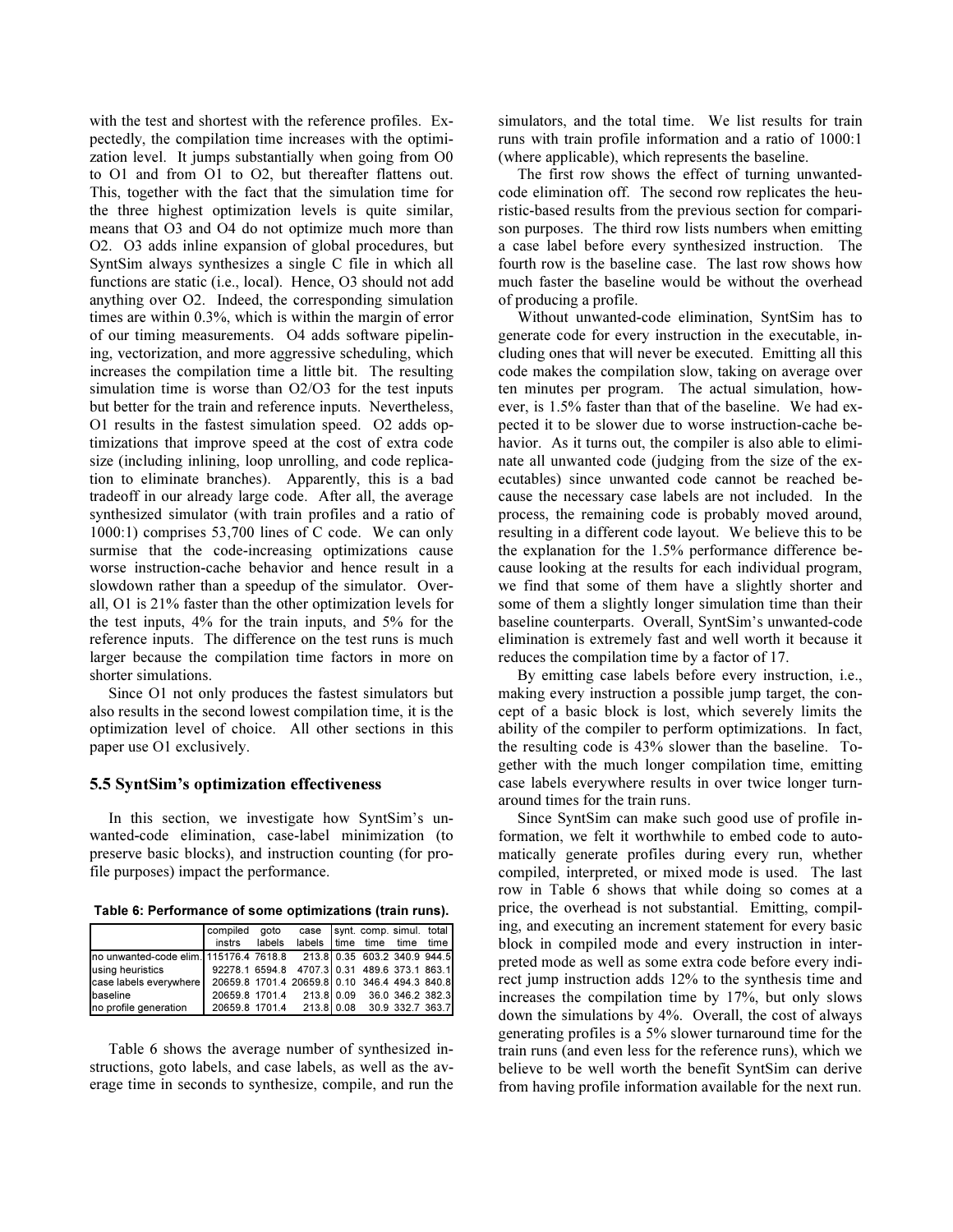#### 5.6 Compiled-mode instructions

Table 7 shows how many of the 115,176.4 average static instructions in our benchmark programs are included in compiled mode. The table gives results for different ratios and information sources (test profile, train profile, reference profile, or heuristics). The table also lists the number of emitted goto and case labels.

| Table 7: Number of emitted instructions and labels. |  |  |  |
|-----------------------------------------------------|--|--|--|
|-----------------------------------------------------|--|--|--|

|            | selected ratiol | instructions | labels  | cases   |
|------------|-----------------|--------------|---------|---------|
|            | inf:1           | 42.860.8     | 3.282.6 | 934.8   |
|            | 100000:1        | 36.056.4     | 2.817.6 | 580.1   |
| Iest       | 10000:1         | 28.218.7     | 2.257.7 | 372.6   |
|            | 1000:1          | 22.800.8     | 1,842.6 | 262.4   |
|            | 100:1           | 17,362.3     | 1.428.6 | 147.9   |
|            | 10:1            | 11,368.6     | 929.9   | 49.0    |
|            | inf:1           | 43.166.7     | 3.310.6 | 944.9   |
|            | 100000:1        | 30.547.9     | 2.422.5 | 436.8   |
| train      | 10000:1         | 26.137.7     | 2.107.5 | 315.1   |
|            | 1000:1          | 20.659.8     | 1.701.4 | 213.8   |
|            | 100:1           | 15,076.1     | 1.248.9 | 113.3   |
|            | 10:1            | 10,089.7     | 824.3   | 36.7    |
|            | inf:1           | 43.250.9     | 3.307.4 | 946.4   |
|            | 100000:1        | 27.548.9     | 2.204.1 | 333.5   |
| reference  | 10000:1         | 23,413.9     | 1,893.3 | 236.7   |
|            | 1000:1          | 18.222.9     | 1.472.5 | 148.4   |
|            | 100:1           | 12.201.5     | 968.3   | 89.7    |
|            | 10:1            | 8.615.7      | 662.4   | 32.2    |
| heuristics |                 | 92,278.1     | 6,594.8 | 4,707.3 |

Lower ratios always result in fewer instructions and labels being emitted. Interestingly, the reference information results in the smallest number of instructions and labels for all ratios except infinity. Similarly, train information results in fewer instructions and labels than test information (except for an infinite ratio).

## 6. Summary and Conclusions

This paper presents and evaluates a technique to create portable high-speed functional simulators without access to source or assembly code. SyntSim, one possible implementation of our technique, automatically generates and compiles a simulator before every simulation that is highly tuned for the given executable. The synthesized simulators include special optimizations and make interleaved use of compiled and interpreted simulation. Synt-Sim only translates between 15% and 37% of the static instructions into compiled mode, which suffices to execute about 99.9% of the dynamic instructions in compiled mode. The slowdown incurred by interpreting the few remaining instructions is much lower than the time it would take to compile translations for them. In fact, our mixed-mode simulations are eight times faster than pure interpretation and 24% faster than pure compiled-mode execution. To further accelerate the simulations, SyntSim performs optimizations such as unwanted-code elimination and label minimization. We found that removing unwanted code (a form of dead code) in the synthesizer

accelerates the compilation process by a factor of 17. The label minimization ensures that the concept of a basic block is retained, which allows the compiler to perform much more aggressive optimizations and results in a 43% simulation speedup. Finally, SyntSim includes code to automatically generate a profile during every run. This incurs a 5% overhead, but SyntSim generates 32% more effective simulators with profile information than when using heuristics to determine what code to include in compiled mode. The final result is a portable simulator in C source code that is on average only 6.6 times slower than native execution and 19 times faster than SimpleScalar's sim-fast when running the SPECcpu2000 programs with the reference inputs. SyntSim allows users to include additional code to extend the simulated ISA, to simulate new ISAs, or to simulate caches, branch predictors, etc. The user-provided code is automatically inlined and undergoes the same optimizations as the remaining code. For example, when simulating a memory hierarchy in this way, the simulators generated by SyntSim are 2.6 times faster than ATOM.

## References

- [1] A. Adl-Tabatabai, M. Cierniak, G. Lueh, V. M. Parikh and J. M. Stichnoth. "Fast, Effective Code Generation in a Just-In-Time Java Compiler." ACM SIGPLAN Conference on Programming Language Design and Implementation, pp. 280-290. May 1998.
- [2] Alpha Architecture Handbook, Version 4. ftp://ftp.digital. com/pub/Digital/info/semiconductor/literature/alphaahb.pdf
- [3] T. Austin, E. Larson and D. Ernst. "SimpleScalar: An Infrastructure for Computer System Modeling." IEEE Computer, Volume 35, Issue 2, pp. 59-67. February 2002.
- [4] T. Ball and J. R. Larus. "Optimally Profiling and Tracing Programs." ACM Transactions on Programming Languages and Systems, Vol. 16:4, pp. 1319-1360. July 1994.
- [5] C. Bechem, J. Combs, N. Utamaphethai, B. Black, R. D. S. Blanton and J. P. Shen. "An Integrated Functional Performance Simulator." IEEE Micro, pp. 26-35. May 1999.
- [6] D. Burger and T. M. Austin. "The Simplescalar Tool Set Version 2.0." Technical Report 1342, Computer Sciences Department, University of Wisconsin. June 1997.
- [7] C. Cifuentes and M. V. Emmerik. "UQBT: Adaptable Binary Translation at Low Cost." IEEE Computer, 33(3), pp. 60-66. March 2000.
- [8] R.F. Cmelik and D. Keppel. "Shade: A Fast Instruction Set Simulator for Execution Profiling." ACM SIGMETRICS International Conference on Measurement and Modeling of Computer Systems, pp. 128-137. May 1994
- [9] T. M. Conte, M. A. Hirsch and K. N. Menezes. "Reducing State Loss for Effective Trace Sampling of Superscalar Processors." International Conference on Computer Design, pp. 468-477. October 1996.
- [10] J. Emer, P. Ahuja, E. Borch, A. Klauser, L. Chi-Keung, S. Manne, S. S. Mukherjee, H. Patil, S. Wallace, N. Binkert, R. Espasa and T. Juan. "Asim: A Performance Model Framework." IEEE Computer, Volume: 35, Issue: 2, pp. 68-76. February 2002.